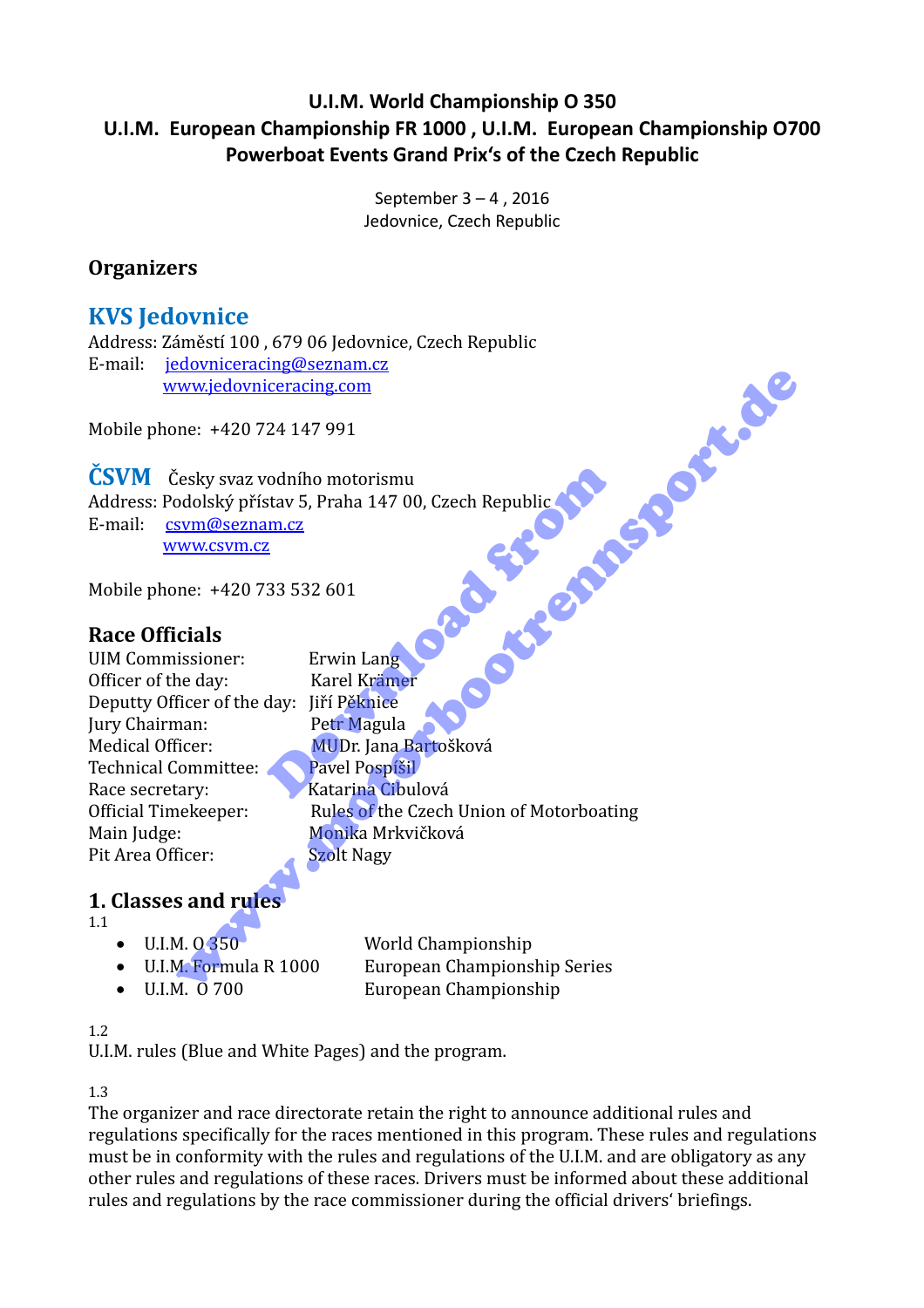| <b>Class</b> | Nr. of heats | Race distance (km) | Nr. of laps |
|--------------|--------------|--------------------|-------------|
| 0 3 5 0      |              | 15,00              |             |
| O 700        |              | 15,00              | 8           |
| FR 1000      |              | 15,00              |             |

#### **2. Date and Place**

2.1

**31 September 3th – 4th , 2016**

2.2

Czech Republic, City of Jedovnice, Pond/lake Olšovec.

## **3. Participation in the U.I.M. O 350 / FR 1000 / O 700 /**

3.1

Drivers will be admitted to the races only after providing the following materials (original documents must be presented and copies handed over to race secretary prior to the first race of the venue):

3.1.1.

Official letter of start approval from their country of origin 3.1.2.

Measurement certificate, international license, personal insurance<br>3.1.3.<br>**4. Application** 3.1.3.

Documents on medical examination

## **4. Application**

4.1.

Applications must be fully completed and approved by relevant national organizer.

4.2. Materials must be sent before 15<sup>th</sup> August to the Local Organizer.

4.3.

To an e-mail jedovniceracing@seznam.cz or on-line on http://www.jedovniceracing.cz/? page id=187 pproval from their country of origin<br>te, international license, personal insurance<br>l examination<br>ully completed and approved by relevant national before 15<sup>th</sup> August to the Local Organizer.<br>Pracing Conservation of the Loc

All applications will be confirmed by an e-mail reply from the organizer. If a driver receive no confirmation, he/she is responsible to contact the organizer to verify the application.

### **5. Insurance**

5.1.

All drivers are responsible for their own personal and accident insurance. Liability insurance must be in conformity with the U.I.M. rules and an original copy from the insurance company in English must be presented at the time of driver's registration. The benefit limit must be 40.000 Euros. The admitted to the races only after providing the following materials (original<br>must be presented and copies handed over to race secretary prior to the first rapid and<br>e):<br><br>er of start approval from their country of origi

## **6. Race course for the Grand Prix's of the Czech Republic**

6.1.

The race circuit is the same for categories O 350, O 700 and FR1000. It is formed by a circuit defined by four buoys in the length of 1.900 m. See an attached drawing of the racecourse, number of boats allowed to race: 20 as a maximum.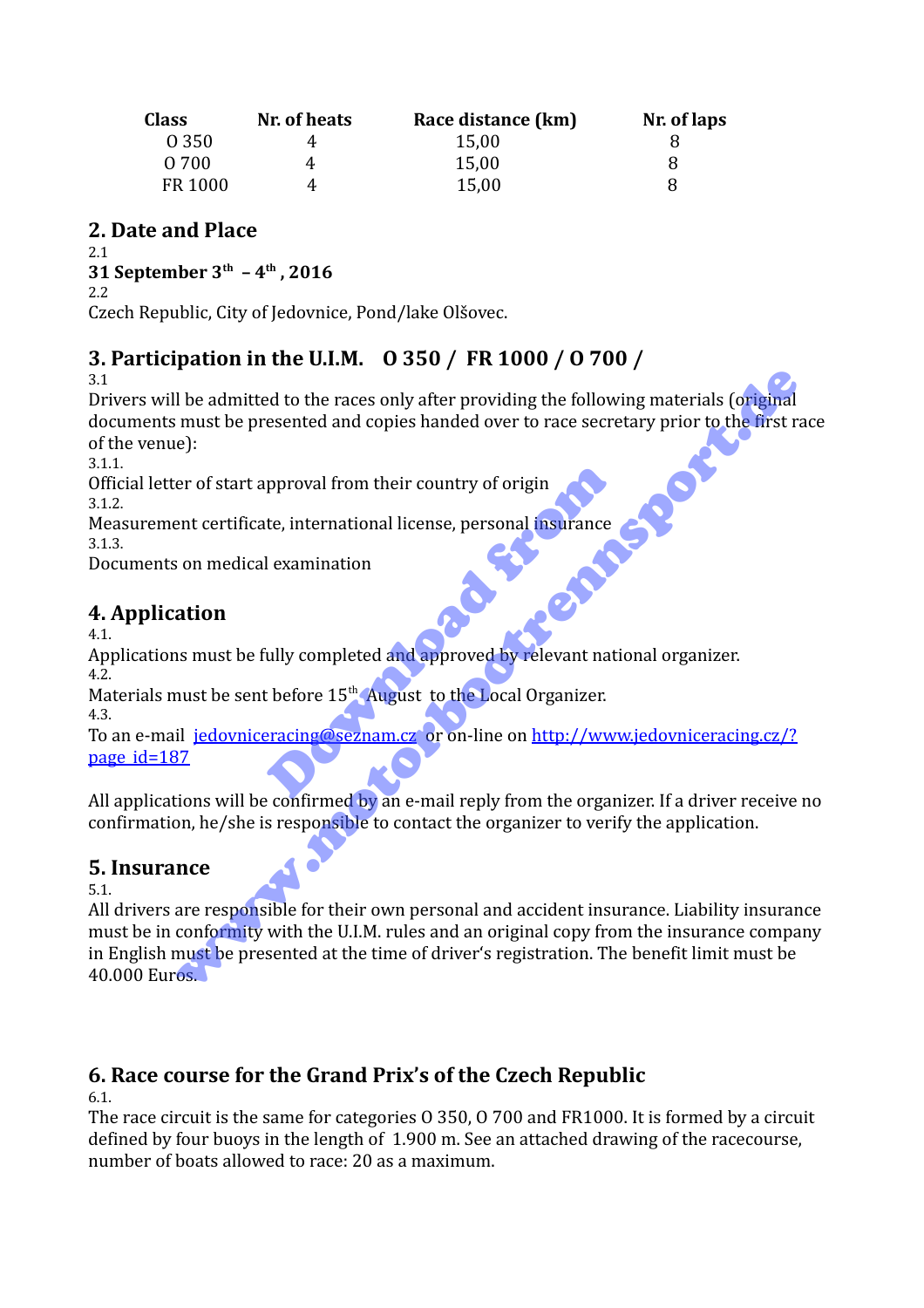### **7. Drivers' meetings**

7.1.

Obligatory drivers' meetings will be held on 3th and 4th September according to the provisional time schedule attached to this program.

7.2.

Place and time, if changed, for drivers' meetings will be announced during the driver´s registration.

7.3.

Drivers´ meetings must be chaired by the O.O.D. and the U.I.M. commissioner and the official language of the meetings must be English.

7.4.

Drivers absent from the drivers' meeting can not start at the meeting.

### **8. PIT area**

8.1.

PIT area must be closed, secured and restricted territory will be available only for the technical staff of the particular teams, drivers and their equipment. All technical preparation of the boats and their launch preparations on the water must be done in the pits. 8.2. aunch preparations on the water requipment.<br>
aunch preparations on the water must be don<br>
ing is strictly prohibited in the PIT area.<br>
<br>
rea must have a fire extinguisher located in c<br>
ed in the PIT area.<br>
<br>
during night h ea<br>
and the closed, secured and restricted territory will be available only for the<br>
reaff of the particular teams, drivers and their equipment. All technical preparation<br>
and their launch preparations on the water must be

Any open fire or smoking is strictly prohibited in the PIT area. 8.3.

Every boat in the PIT area must have a fire extinguisher located in close vicinity of the boat. 8.4.

Animals are not allowed in the PIT area.

8.6.

PIT area will be closed during night hours from 10 p.m. to 7 a.m. and nobody without a permission of race officials will be allowed there.

8.7.

PIT area passes must be provided by the organizers at the arrival-registration of teams. Each team is responsible for the number of members in its own team. 8.8.

As per UIM Rule 108.03:

"When entering the event, each driver have the duty to state the names of his mechanics and co-workers because of the entry permit to the pits. These names should be then confirmed and/or modified during the administrative verification on the race field."

Each team's staff and drivers must wear appropriate team clothing at the PIT area at all times. 8.9.

Any further rules and requirements for entry permit to the PIT area and its use will be provided to the teams during the registration or drivers' meetings and posted on designated board in PIT area.

8.10.

Any violation in the PIT area will be fined. Teams must be informed about the possible fines at the time of registration and posted on designated board in the PIT area. Pits officer bears full responsibility for ensuring compliance with rules in the PIT area. Decisions of pit officer must be without appeal.

#### **Valid for all people in the pits:**

A Blue Card can be given by the UIM Commissioner for any offensive, unsportsmanlike, and rude behaviour during any official activities (briefing, race control during event, etc.) A second Blue Card will immediately remove the offender from the following activities. For the continuation will meet the race jury and determine if further disciplinary action is justified. UIM Rule 406.05.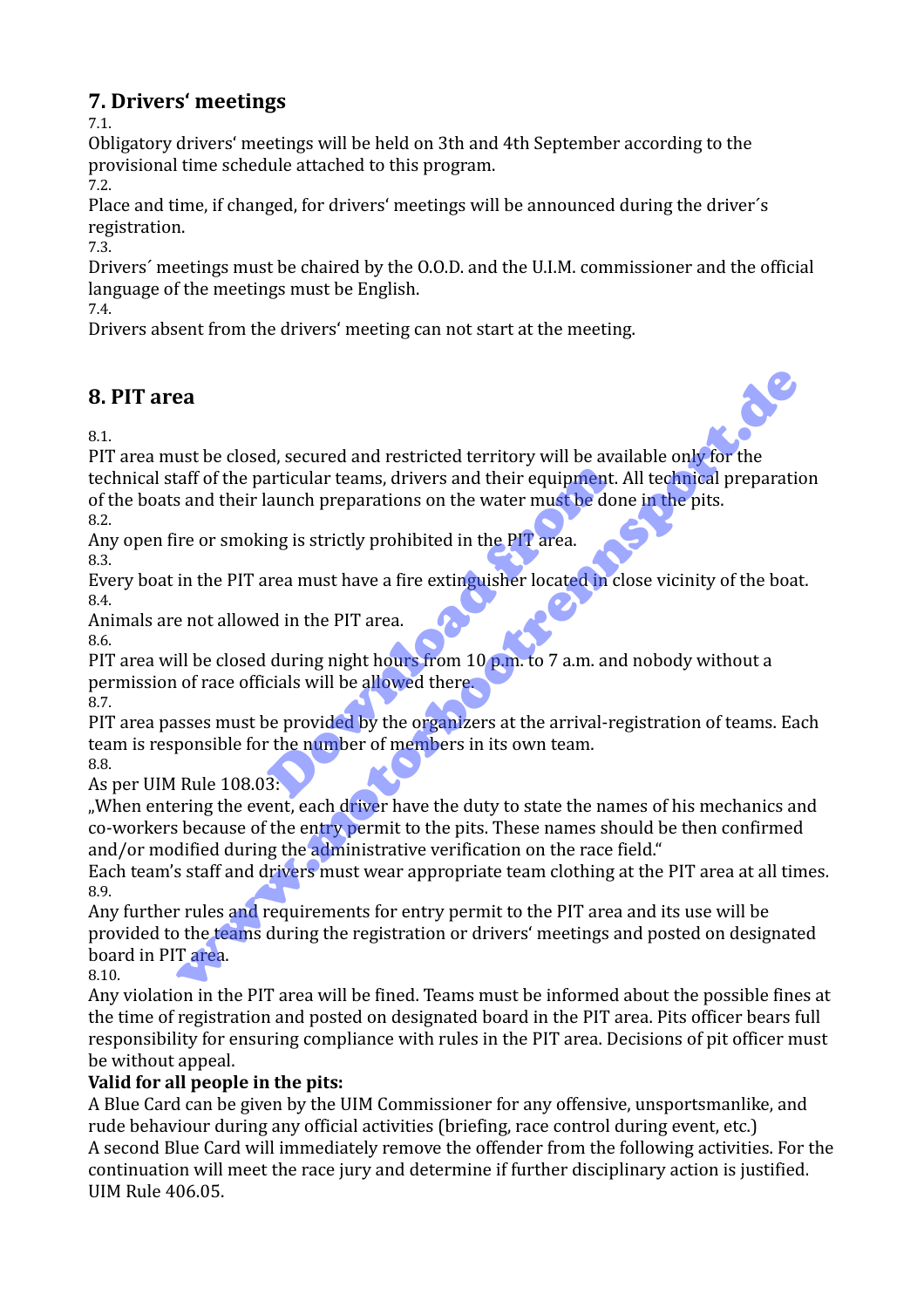### **9. Launching of the boats into the water**

9.1.

Launch of the boats into the water must be performed with cranes in specially marked places only.

9.2.

One crane will be available to launch the boats at 8 a.m. , 3 th September, 2016 9.3.

Instructions for crane operators must be held at all times during the launch of the boats into the water. Equipment must correspond with the UIM rules (rule 205.12)

#### **10. Fuel**

10.1.

Teams must buy and bring the fuel by themselves.

10.2.

Fuel must be checked and tested during the event by the Technical Committee according to the UIM rules. Fuel has to be bought at the fuel station EuroOil / Za Kostelem / Jedovnice. The price at these days is decisive. You have to drive this fuel exclusively! You will get there the following octane number: 98. This adjustment counts only for the class FR-1000.

### **11. Practice**

11.1.

Practice will be allowed only after technical inspection of the boat within a defined area for the race.

11.2.

Practice will be allowed only during the official practice sessions according to the final time schedule of the event. Course will be closed for practice during any other time and for any boat otherwise will be the subjects disqualified. ber: 98. This adjustment counts only for the classes: 98. This adjustment counts only for the classes of the boat with a donly during the official practice sessions accourse will be closed for practice during any of the su

### **12. Start**

12.1.

At the start engine will be turned off. Start from a jetty as per UIM Rules white and blue pages for the 2 different categories.

The boats and drivers must be at the jetty two minutes before the start. Each driver can have 3 mechanics available. The engines can warm up from two minutes to 30 seconds before the start. All engines have to be turned off 30 seconds before the start. Drivers that turn on the engine will be disqualified. At the end of the 30 seconds the red light will switch on. The race will start when the red light is switched off, within 5 to a maximum 12 seconds. Drivers who turn on their engine or leave the jetty while the red light is on will be penalized with 1 lap. The race will be finished after the first boat crosses the finish line. All following drivers still in the race will be classified according to their position in the race. Drivers who didn't start after the starting signal must leave the jetty within 5 minutes. A thuy and bring the fuel by themselves.<br>
The checked and tested during the event by the Technical Committee according to<br>
Fuel has to be lought at the fuel station EuroOII / Za Kostelem / Jedovice. The<br>
see days is decisi

12.2.

The start will be signalled with lights.

12.3.

On the start jetty each driver can be accompanied by not more than two mechanics. 12.4.

It is the driver's responsibility to place the boat on the start in time. Late starters can be allowed only in compliance with the instructions of the Pontoon Marshall. 12.5.

Starting the engines on the shore is only possible without a propeller or with the cover.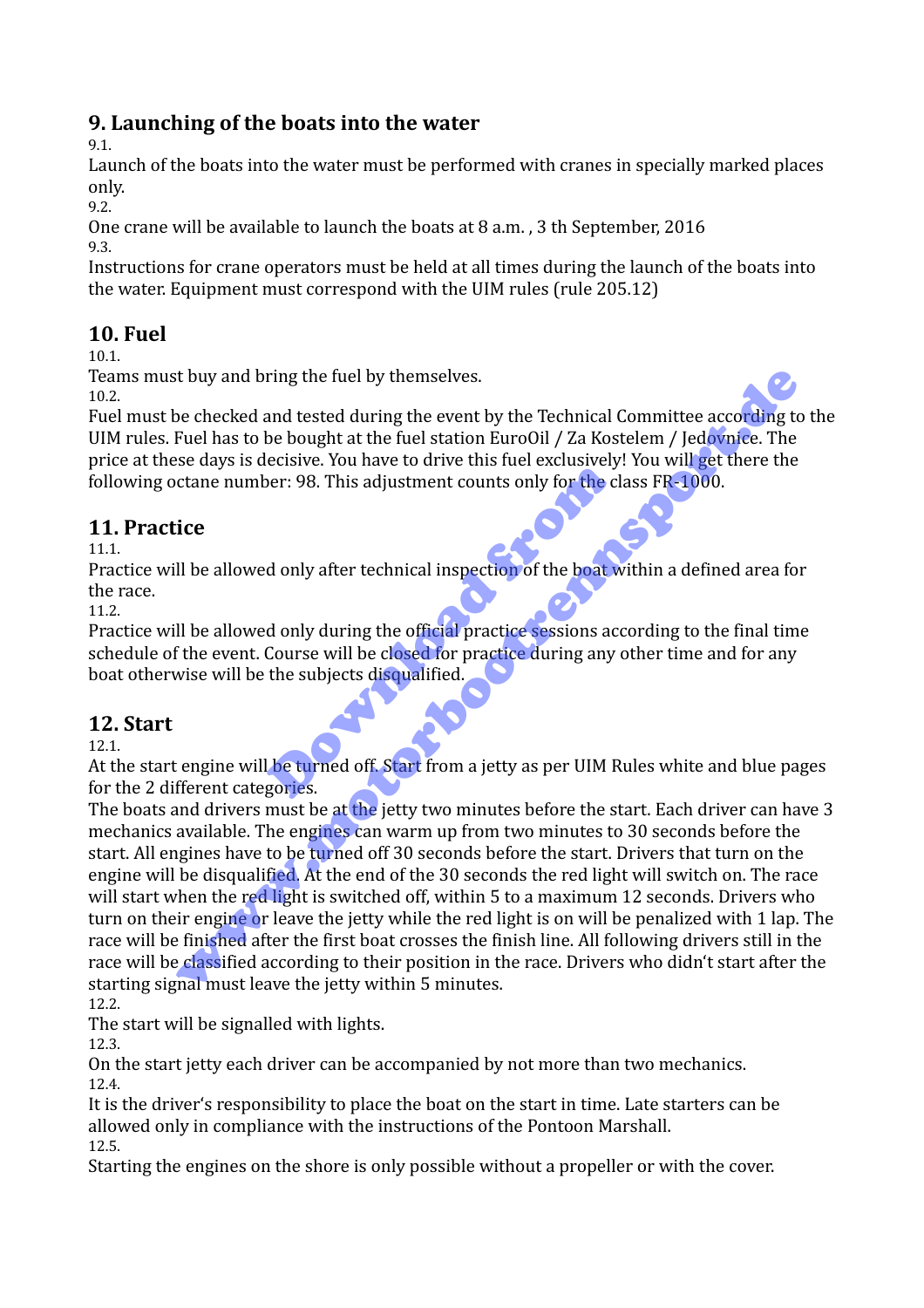### **13. Finish**

13.1.

After the first driver who completes the race distance, each boat is driven by the power of its own engine and if is completed at least 70% of the laps, the winning boat will be classified as finished.

13.1.

The testing of boat hulls and engines of the first three drivers who will participate in the European Championship will be compulsory within the scope set by the U.I.M. rules. The testing will be placed in a closed pits. Boats must remain without any changes see rule 321.01. All drivers deliver sample of oil in fuel to the technical inspection.

### **14. Weighing**

14.1.

At the training but also during the race must be each boat prepared for the weighing procedure which must be carried out by the technical committee. The weighing of the boats cannot be contradicted. ing but also during the race must be each boat prepared for the weighing which must be carried out by the technical committee. The weighing of the boat contradicted.<br>
Its and protests<br>
Its and protests<br>
Its and protests<br>
I

### **15. Results and protests**

15.1.

Results will be published on designated board in the PIT area.

15.2.

Any protest must be submitted to the race secretary in English according to the UIM rule403. 15.3.

Protest fee is 80 Euros and must be paid at the time of submission of the protest.

## **16. International jury**

16.1.

Participation in the international jury is subject to the official mandate from the National Federation. All members of the international jury must present their accreditation to the race secretary before the first drivers' meeting  $-3<sup>th</sup>$  September, 2016. otests<br>
ed on designated board in the PIT area.<br>
ubmitted to the race secretary in English acco<br>
and must be paid at the time of submission o<br>
iury<br>
ernational jury is subject to the official mandations of the internationa

### **17. Prizes**

17.1.

First tree places of the race will be awarded with cups and prizes. 17.2.

All drivers and members of the team must attend each event, the Prize giving ceremony usually after the end of the final Grand Prix race.

17.3.

Everyone must attend the Prize giving ceremony in their team's uniform, in their national uniform or in racing overall. Drivers wearing unsuitable clothing at Prize giving ceremony will not be awarded.

Awarded competitors must respect promotional items from an official sponsor and organiser during the time on the stage.

## **18. Noise and environment**

18.1.

Driver of each boat is responsible that the engine will not exceed noise level at all times as specified in the UIM rule 504.

18.2.

Utmost care must be taken to avoid spilling fuel or oil. To ensure this, an absorbent carpet must be used UIM rule 700.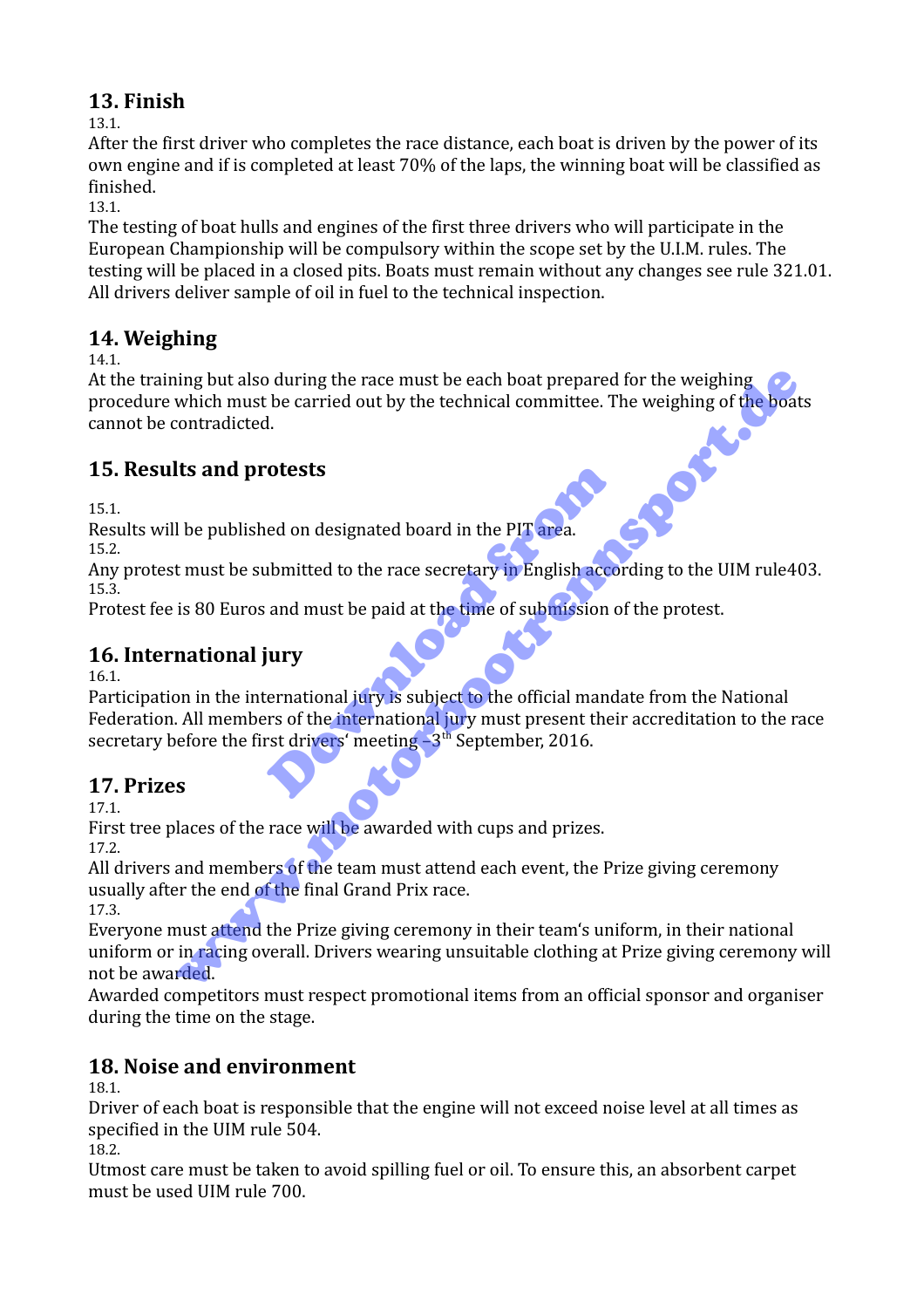18.3.

Each member of each team is responsible to take care of the environment around their tents, boats, and equipment.

## **19. Alcohol and drugs**

19.1.

Drivers and mechanics should follow the rule No. 205.02.02 of the UIM Rule Book concerning alcohol and drugs. Random tests may be carried-out at any time during the event.

#### **20. Buoys**

20.1.

Any driver who damage or destroy a buoy (including anchor and weight parts) will be fined with 200 Euros payable immediately to the race secretary. For all buoy infringement cases UIM Rule 313.03 must be followed.

### **21. Accommodation**

21.1.

The nearest hotel of the event is 2 minutes walk from the Pit Area. Lodging by phone/fax:  $+420\,516\,442\,134$ ,  $+420\,725\,896\,488$ or mail: kemp@olsovec.cz in hotel, caravan or bungalow. rezervace@olsovec e event is 2 minutes walk from the PIt Area.<br>
+ 420 516 442 134, + 420 725 896 488<br>
i.cz in hotel, caravan or bungalow. <u>rezervace@o</u><br> **nd fees**<br>
M rules for class FR-1000.<br>
Ing in more than 1 category out of the 2, starti

### **22. Travel costs and fees**

22.1.

As per the relevant UIM rules for class FR-1000.

22.2.

For drivers participating in more than 1 category out of the 2, starting fee will be provided as per UIM Rule 108.02, counting as 1 entry.

### **23. Additional rules**

23.1.

An organizer reserves the right to make any changes in the rules and regulations of this competition. All changes will be published in writing and announce during the drivers' briefings. 13.03 must be followed.<br> **nmodation**<br>
thotel of the event is 2 minutes walk from the Pit Area.<br>
phonc/fax: +420 516 442 134, +420 725 896 488<br>
pp@olsovec.cz in hotel, caravan or bungalow. reservace@olsovec.cz<br>
el costs and

23.2.

Organizer appreciates the use of participants'national flags and team clothes. 23.3.

By signing the application form the participants confirm that they will accept the rules and regulations of this program, organizer's instructions and UIM rules. 23.4.

Organizers have no responsibility for the drivers, mechanics, or any other participants of the event, for any material damages incurred during or in connection with the event.

Boat drivers and other participants acknowledge that they are fully aware of possible risks associated with participation in the races and they take part in the races at their own risk. 23.5.

The Organizer gives stickers of local sponsors of the event which should be attached onto the boat as mandatory regulation of the Organizer as per relevant UIM rules.

## **24. Visa requirements**

24.1.

It is the responsibility of each team and driver to gain visa for the entry to Czech Republic, if necessary.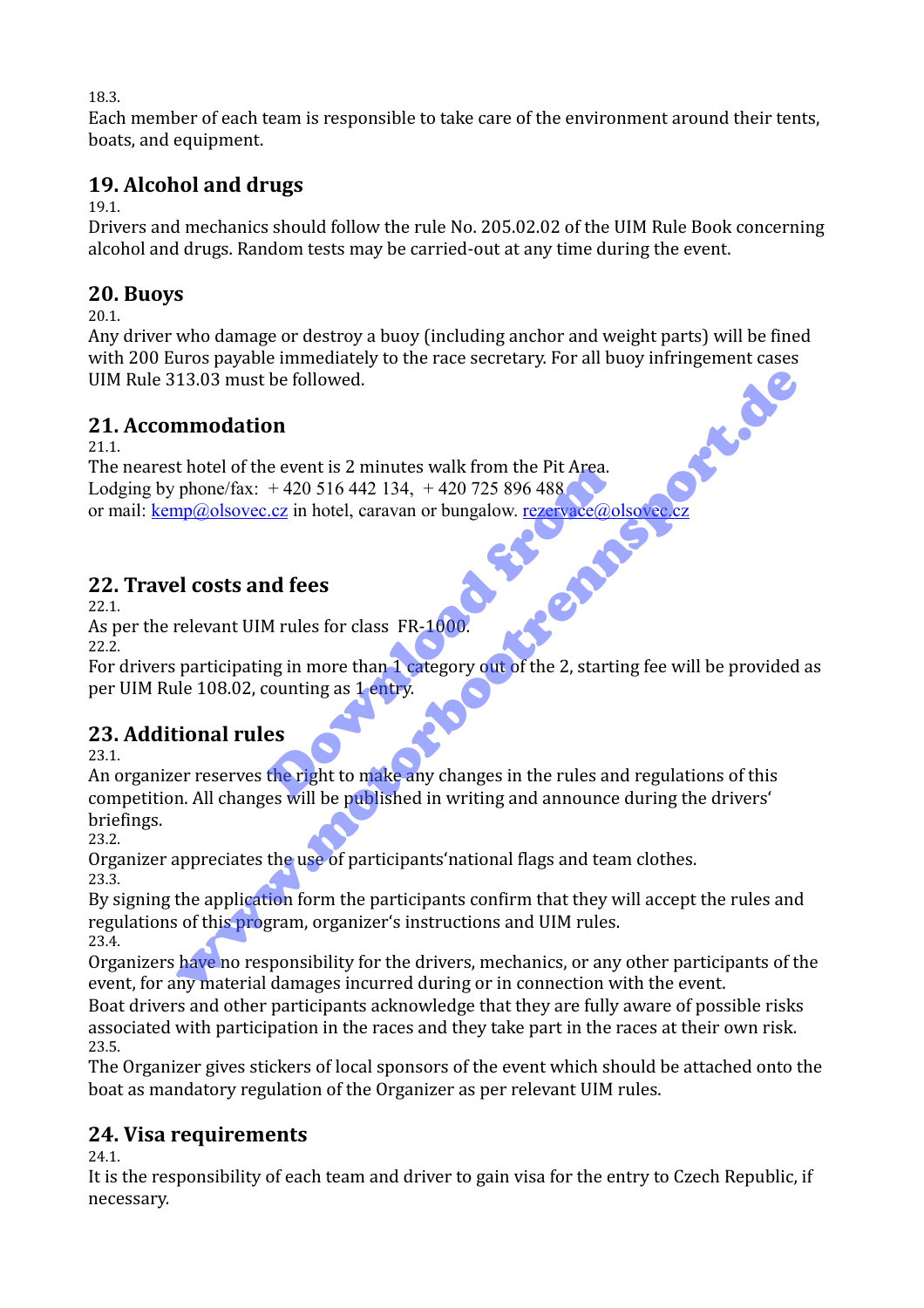24.2.

Please contact the nearest Czech embassy or consulate to find out whether you need the visa to enter Czech Republic.

24.3.

If you have any doubts or any questions about your visa to enter the Czech Republic, please contact the organizers and they will do their best to help you in the process. 24.4.

Note that, if you need a visa and invitation for obtaining the visa, you must contact the organizers in time. Process of obtaining the visa can be time consuming and, thus, organizers may not assist you, if not inadequate time is allocated to the procedure.

#### **25. Penalties**

25.1.

failing to use the absorbent carpet  $200, - \text{EUR}$  / 5.000,- CZK emptying the oil on the ground  $200$ ,- EUR  $/$  5.000,- CZK *land disqualification* destruction of the course turn buoy  $\bigcirc$  200,- EUR / 5.000,- CZK e course turn buoy Wing the oil on the ground<br>tying the oil on the ground<br>ruction of the course turn buoy<br>ruction of the course turn buoy<br>**COLUME AND COLUME AND COLUME AND COLUME AND COLUME AND COLUME AND COLUME AND COLUMN AND COLUMN AND COL** 

**Time schedule**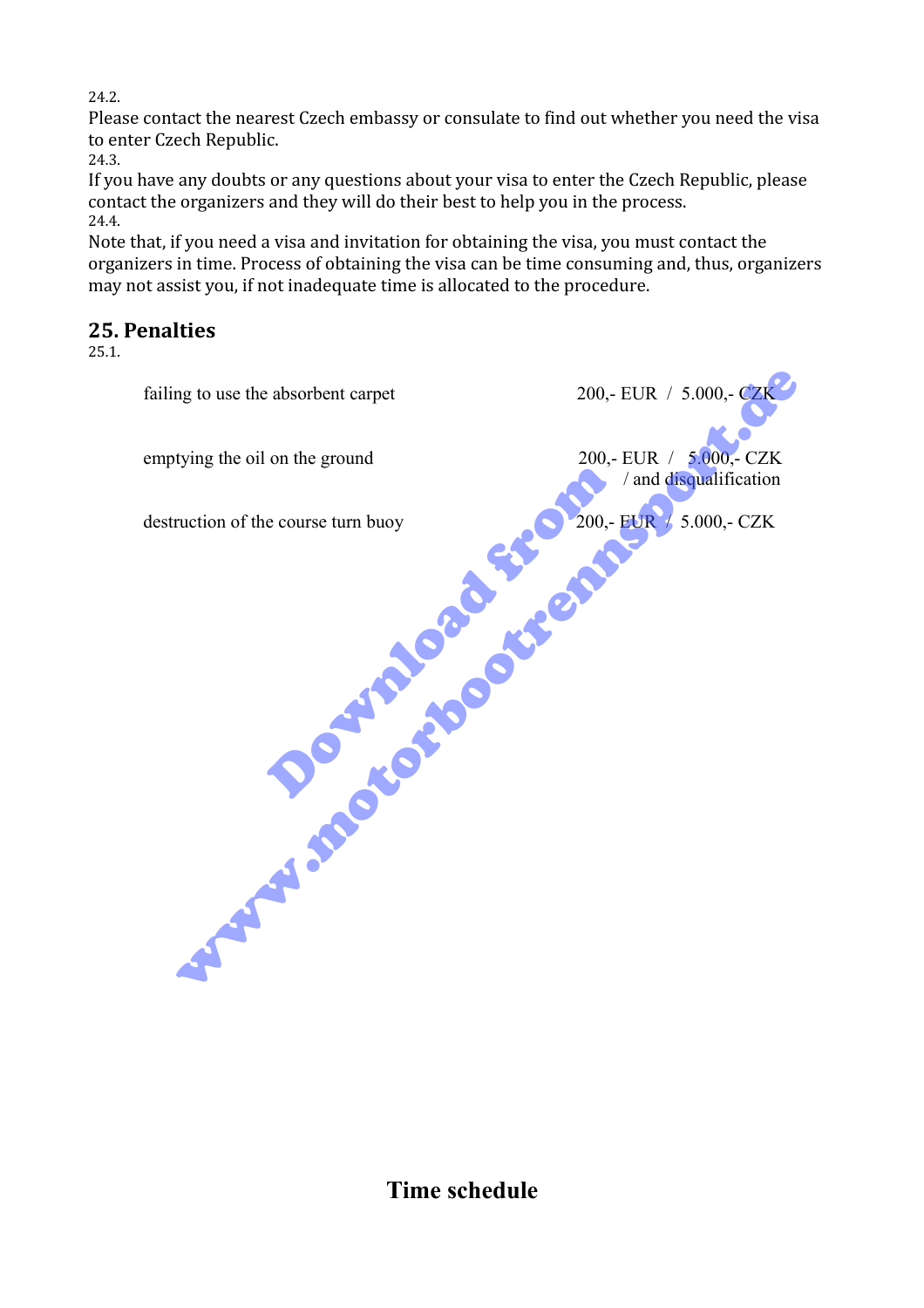#### **Friday 2. September**

16:00 - 20:00 Race Secreteriat registration and Technical inspection

#### **Saturday 3. September**

8.00 - 10:00 Race Secreteriat registration and Technical inspection

- 8:30 Drivers' meeting
- $9:00 9:15$  Classic show
- 9:15 10:00 Free practice FR1000
- 10:00 11:00 Free practice O350
- 11:00 12:00 Free practice O700

12:00 – 13:00 Lunch break

- 13:00 13:45 Timed trial FR1000
- 13:45 14:45 Timed trial O350
- 14:45 15:30 Timed trial O700
- 15:30 15:50 Classic show
- 15:50 16:10 1 Heat FR1000
- 16:10 16:40 1 Heat O350
- $16:40 17:00$  1 Heat O700

#### **Sunday 4.September**

- 9:00 Drivers' meeting 10:00 – 10:15 Classic show 10:15 – 10:45 Free practice FR1000 10:45 – 11:30 Free practice O350 11:30 – 12:00 Free practice O700 al 0350<br>al 0350<br>how<br>x1000<br>3350<br>tember<br>meeting<br>meeting<br>how<br>tice C700
- 12:00 13:00 Lunch break
- 13:00 13:20 2 Heat FR1000 13:20 – 13:40 2 Heat O350 13:40 – 14:00 2 Heat O700  $14:00 - 14:20$  2 Classic show 14:20 – 14:40 3 Heat FR1000 14:40 – 15:00 3 Heat O350 15:00 – 15:20 3 Heat O700 15:20 – 15:40 3 Classic show 00 Experiment B<br>
10 Lunch break<br>
45 Timed trial FR1000<br>
45 Timed trial O700<br>
10 1 Heat O700<br>
10 1 Heat O700<br>
10 1 Heat O700<br>
401 Heat O700<br>
10 Heat O700<br>
15 Classic show<br>
55 Classic show<br>
20 2 Heat FR1000<br>
20 2 Heat FR1000
- 15:40 16:00 4 Heat FR1000
- 16:00 16:20 4 Heat O350
- 16:20 16:40 4 Heat O700

18:00 Prize giving Cermony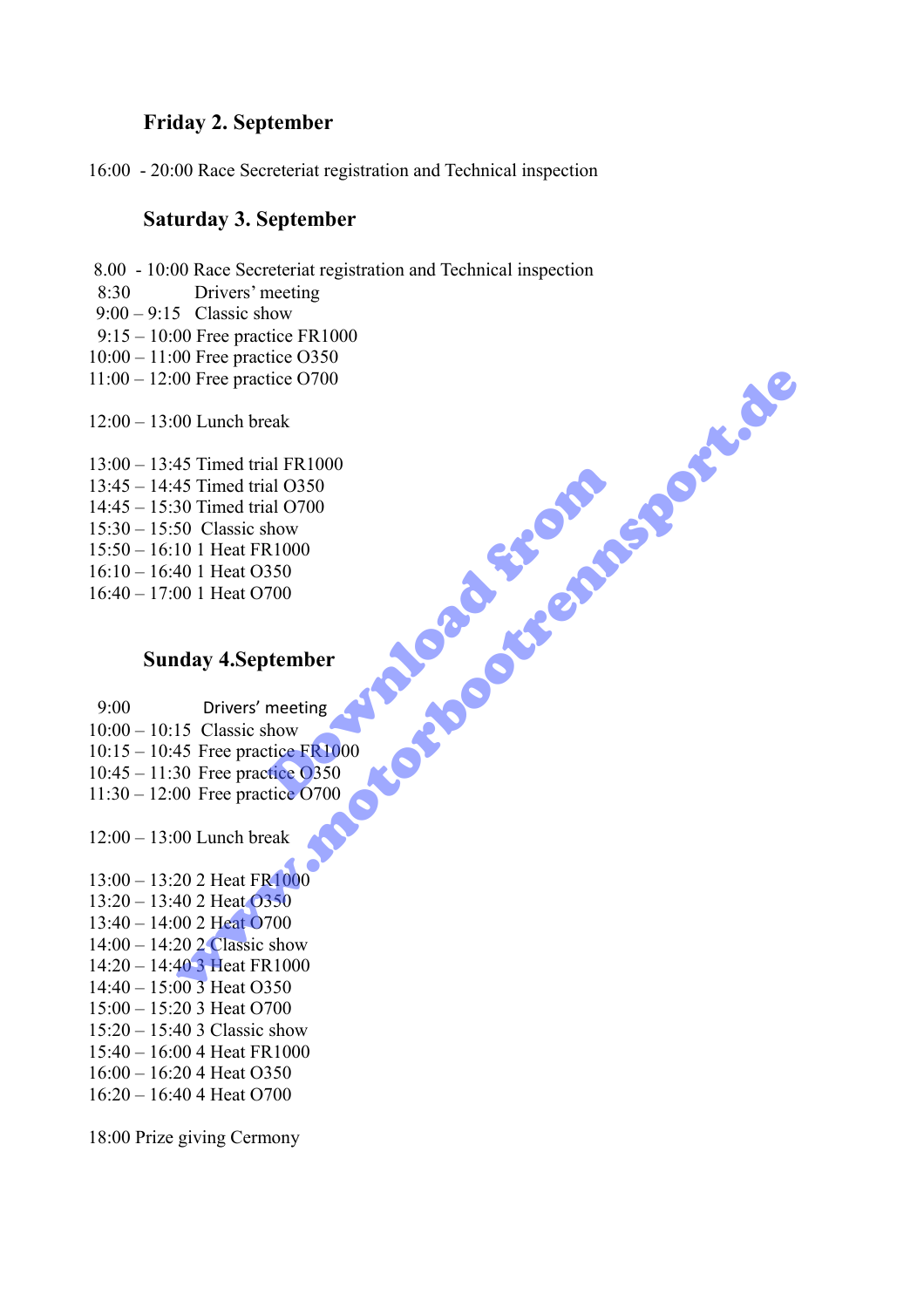